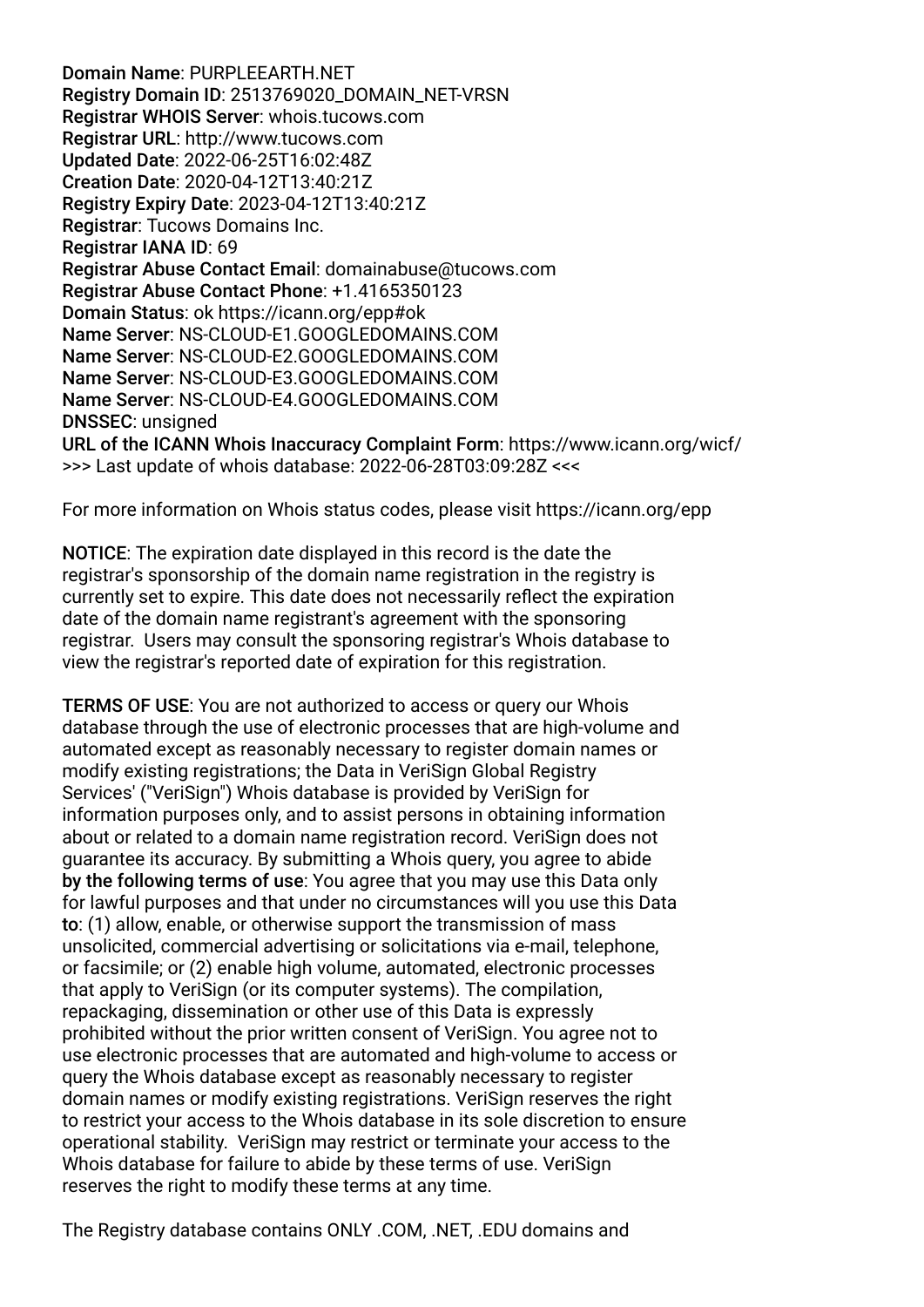Registrars. Domain Name: PURPLEEARTH.NET Registry Domain ID: 2513769020\_DOMAIN\_NET-VRSN Registrar WHOIS Server: whois.tucows.com Registrar URL: http://tucowsdomains.com Updated Date: 2022-03-30T17:02:07 Creation Date: 2020-04-12T13:40:21 Registrar Registration Expiration Date: 2023-04-12T13:40:21 Registrar: TUCOWS, INC. Registrar IANA ID: 69 Reseller: Shopify Domain Status: ok https://icann.org/epp#ok Registry Registrant ID: Registrant Name: Contact Privacy Inc. Customer 0157513896 Registrant Organization: Contact Privacy Inc. Customer 0157513896 Registrant Street: 96 Mowat Ave Registrant City: Toronto Registrant State/Province: ON Registrant Postal Code: M6K 3M1 Registrant Country: CA Registrant Phone: +1.4165385457 Registrant Phone Ext: Registrant Fax: Registrant Fax Ext: Registrant Email: purpleearth.net@contactprivacy.com Registry Admin ID: Admin Name: Contact Privacy Inc. Customer 0157513896 Admin Organization: Contact Privacy Inc. Customer 0157513896 Admin Street: 96 Mowat Ave Admin City: Toronto Admin State/Province: ON Admin Postal Code: M6K 3M1 Admin Country: CA Admin Phone: +1.4165385457 Admin Phone Ext: Admin Fax: Admin Fax Ext: Admin Email: purpleearth.net@contactprivacy.com Registry Tech ID: Tech Name: Contact Privacy Inc. Customer 0157513896 Tech Organization: Contact Privacy Inc. Customer 0157513896 Tech Street: 96 Mowat Ave Tech City: Toronto Tech State/Province: ON Tech Postal Code: M6K 3M1 Tech Country: CA Tech Phone: +1.4165385457 Tech Phone Ext: Tech Fax: Tech Fax Ext: Tech Email: purpleearth.net@contactprivacy.com Name Server: ns-cloud-e1.googledomains.com Name Server: ns-cloud-e2.googledomains.com Name Server: ns-cloud-e3.googledomains.com